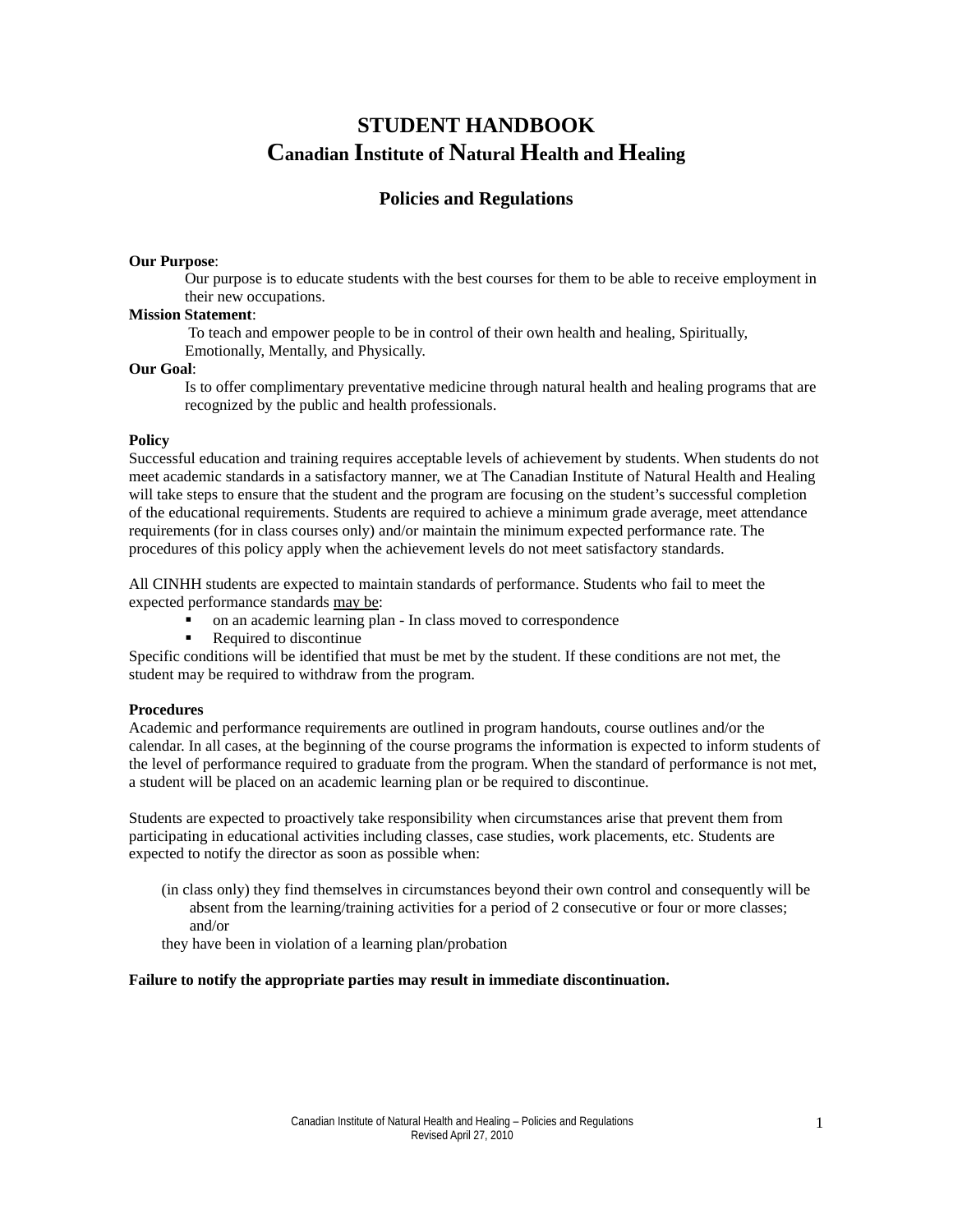#### **Academic Disciplinary Measures**

The following academic disciplinary measures are generally sequential and based on the principles of notice, opportunity to improve and responsibility for personal achievement. Some of these actions are taken as a result of a review of student academic performance while others are part of a review of marks and student performance.

When written plans and performance contracts are used, the basic elements will include but are not limited to:

assessment of the current situation;

- terms of remediation plan
- length of time
- **student responsibility**
- $\blacksquare$  support services to be provided (if applicable)
- date, time and place for review of learning plan;
- implications/consequences for successful or unsuccessful performance; and
- signatures and the date from the student and director.

When a student is on a formal Learning plan or Probation, the director will contact the student to discuss the issues and measures the student must take to remedy the situation. The student will provide a written agreement that contains the reasons, requirements, terms and conditions and timelines of the actions to be initiated.

#### **Academic Learning Plan**

The Academic Learning Plan is developed to assist the student in meeting the expected program performance standards. When placing a student on a formal Academic Plan, the program head will meet with the student to discuss the issues and measures the student must take to remedy the academic deficiencies. The program head, in collaboration with the instructor, may develop more that one Academic Learning Plan depending on the circumstances and the student's progress. A student may be placed on an Academic Learning Plan at any tie during the course or program.

### **Required to Discontinue**

The "required to discontinue" policy will be implemented under the following circumstances: Students who fail to uphold the admission policies, especially the 80% average Diploma students to uphold the admission policies, especially the 90% average Students who fail to meet financial requirements pre determined at the start of the program. Attendance as in policies and procedures

To be re-admitted into a program, the student will be required to re-apply to the program, meet all current entrance requirements and other conditions/restrictions that were imposed as a result of discontinuation. Upon re-admission the student will be on Academic Probation for the first 4 weeks, at which time the student will meet with the director first before being removed for Academic Probation.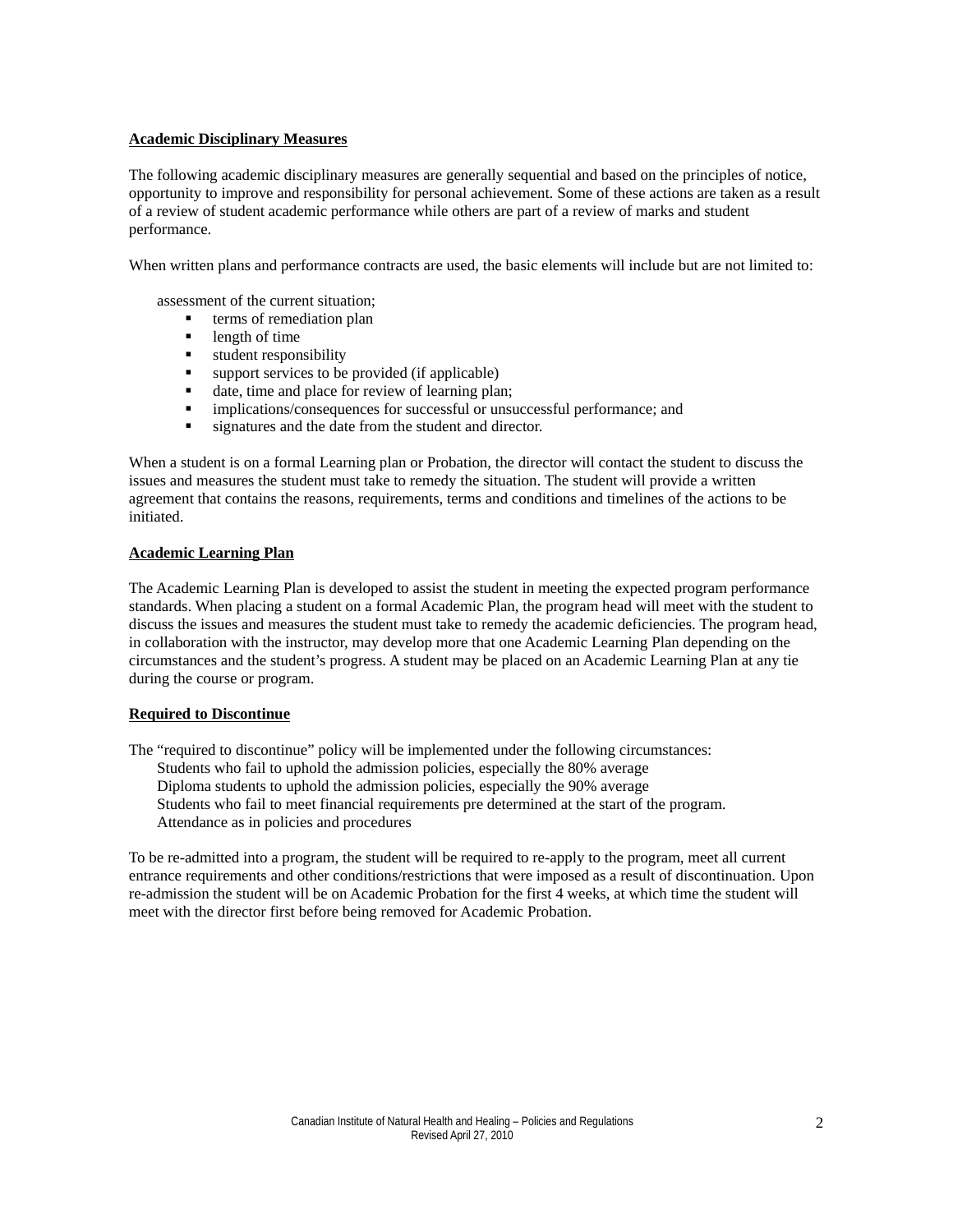#### **General Information**

#### At **The Canadian Institute of Natural Health and Healing** our programs are recognized at:

City / Town Hall (business licences) Insurance Companies The British Columbia Association of Practicing Aromatherapists The British Columbia Alliance of Aromatherapy Cosmetology Industry Association of British Columbia International Association of Counselling Hypnotherapy BC Career Colleges Association National Associational Career Colleges Natural Health Practitioners Association

**The Canadian Institute of Natural Health and Healing** is registered and accredited as a post secondary institution with the Private Career Training Agency of British Columbia (PCTIA) #2562. The employment opportunities that will have option in once the courses are complete and you have acquired your Diploma and certificates are Day Spas or Natural Health Care areas which include many health centres and fitness centres would have positions for certified in Reflexology, Reiki, Aromatherapy, Table Shiatsu, Massage and Spa type services. Many students also pursue opening their own business to the vast amount of modalities you will have upon completion of the Esthetician, Wholistic Practitioner, Natural Health Practitioner or Day Spa Practitioner programs.

**Before receiving a certificate(s) or diploma(s) the student is required to fill out and hand in a student evaluation form on the courses, teachers and school.** This form will be kept on premises. This form is only for the schools info but is an important part of growth and therefore has been made mandatory. The evaluation form is enclosed in this handbook. Also available by request are Student Dispute Forms for any issues that may come while attending the school.

The Canadian Institute of Natural Health and Healing tries to maintain an open door policy and feel that you can talk to us during business hours to discuss questions, concerns and comments, at which time we would be happy to help you out to the best of our ability. We hope that your academic time with us will prove to be a life changing time with the best possible outcome. We are about our students and the outcome of their studies so we are always here to help with whatever we can. We hope that this is part of the equation that makes us different from the rest.

# **CINHH reserves the right to:**

- Change fees without notice;
- ♦ Limit the registration in any program;
- ♦ Cancel, reschedule or revise any of the courses listed;

Assign a student to a level in a given subject appropriate to his/her previous educational background;

- Select students for specific, programs using norms and standards established by CINHH;
- ♦ Place a student on financial hold
- ♦ Remove a student from a program and/or class for disruption of instructional activities or for a perceived threat to the safety and well being of students and staff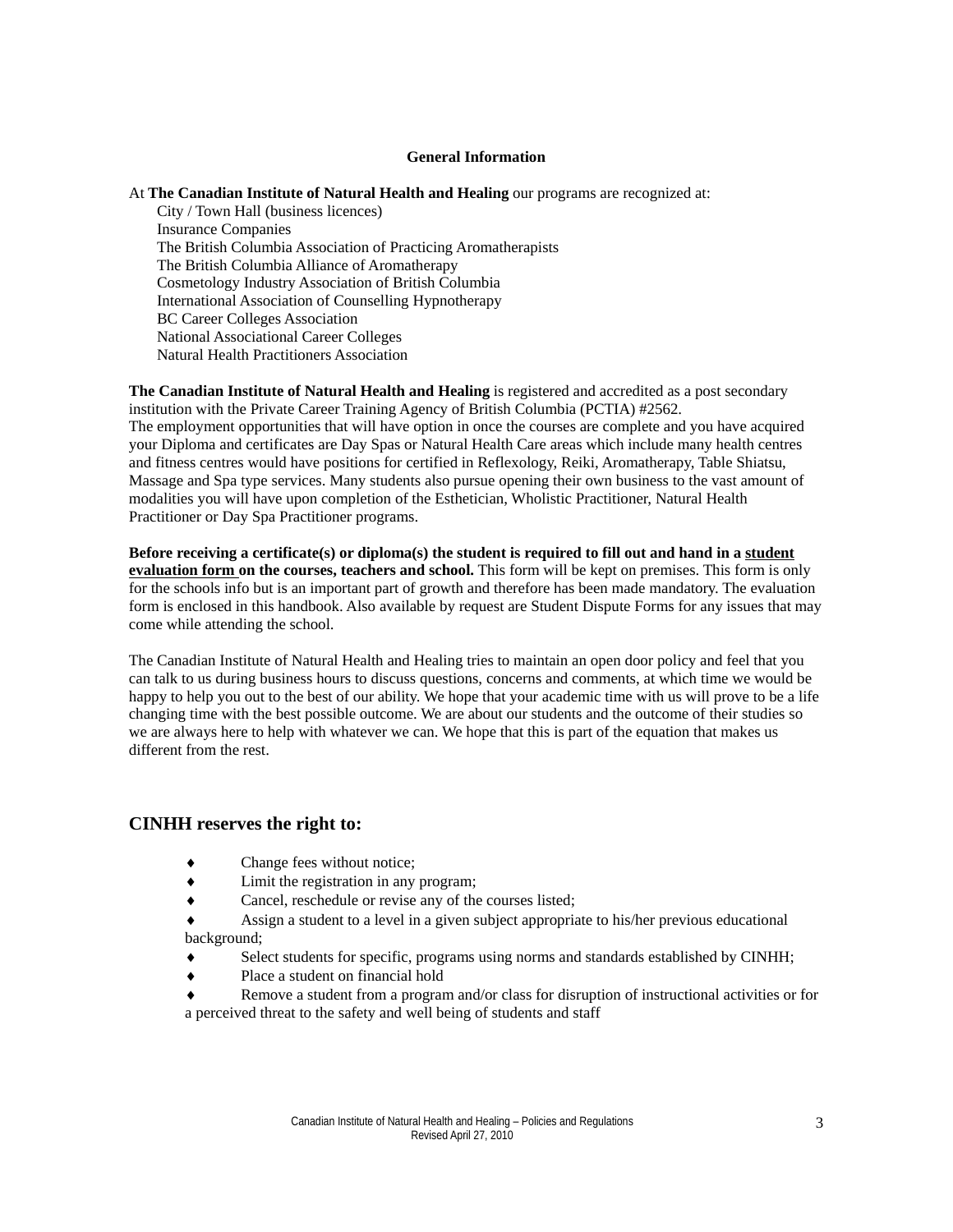# **Disruption of Classes**:

CINHH accepts no responsibility for the cancellation or discontinuance of any class or course of instruction which may be made necessary or desirable as a result of an act of God, fire, riot, lock out, work stoppage or slowdown, labour disturbances, lack of funds, the operation of law or other causes of the kind.

# **STUDENT RIGHTS**

The Canadian Institute of Natural Health and Healing is a community of students, faculty, staff and members of the community at large dedicated to the advancement of learning and the dissemination of knowledge and skills; the intellectual development of its members; and the betterment of society and the community at large.

As a member of the CINHH community, and subject to the laws of Canada and the Province of British Columbia, the bylaws of the municipalities in which CINHH operates, established collective agreements and other legally enforced contracts, students attending CINHH have the right while on CINHH campuses to:

Be treated with courtesy, dignity, fairness and respect;

Freedom of expression, opinion and association with respect to beliefs, faiths and life-styles provided there is no infringement of the rights of others;

Reasonable standards of safety, security and personal privacy;

Have personal information collected by CINHH treated in confidence, subject to the normal operating requirements of CINHH, unless the student consents to disclosure in writing;

View and to have explained personal information collected by CINHH upon request with reasonable notice, subject to the provisions of the Freedom of Information and Protection of Privacy Act;

♦ Request and to be informed, prior to enrollment, of the requirements for admission, enrollment and graduation;

Request and to be informed, at the beginning of each course in which the student enrolls, of the curriculum content, evaluation procedures, attendance requirements (in class only), and class schedule, and to be informed with reasonable notice of any changes that are subsequently introduced;

Request and to be informed, at the beginning of each course in which the student enrolls, of when the faculty member (s) teaching the course are available for individual consultation (e.g., office hours);

Receive upon request with reasonable notice, an explanation of educational and administrative decisions made by CINHH that affect the student making the request;

Appeal decisions made by CINHH that directly affect the student making the appeal, to a party or body that is independent of the party or body which made the original decision;

# **Anti-Harassment and Discrimination (including Sexual Harassment)**

The Canadian Institute of Natural Health and Healing is committed to providing a collegial, safe and pleasant working and learning environment for everyone; one that respects differences, champions fair treatment and celebrates diversity. The Canadain Institute of Natural Health and Healing does not condone and will not tolerate acts of discrimination and harassment including sexual harassment.

All members of the CINHH community have a responsibility to respect the rights of others and to cooperate in creating and maintaining an environment that is free of harassment and discrimination.

# **Responsibilities of Students**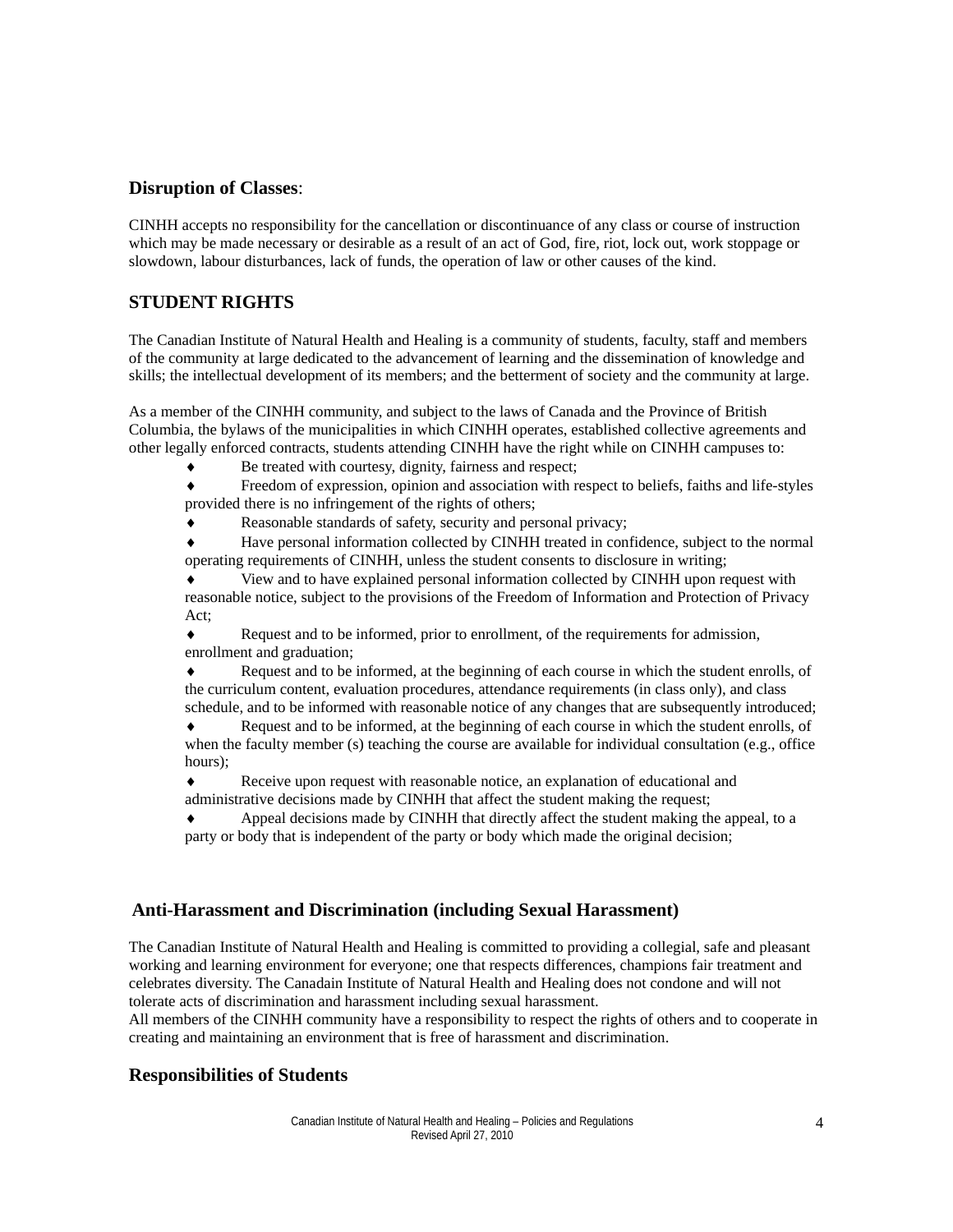It is the responsibility of a student to become familiar with the information section pertaining to the program in which he/she is enrolled. While academic advising and career planning are freely available, it is the student's responsibility to ensure that the courses in which he/she is registered are appropriate to the specific requirements of the diploma or certificate sought.

### **Registration**

The accuracy of registration documents is ultimately the responsibility of the student. The course and sections in which the student is registered are clearly stated on the receipt issued at the time of registration. The student is responsible for immediately notifying the School Administrator of errors or discrepancies. Similarly, the student is responsible for ensuring that his/her name is entered on the class list for each course taken. Grades will be assigned only for the courses in which the student is officially registered. For in class students, proper registration can be verified with the instructor's class list.

### **Attendance** (In class only)

#### **Cerificate or Diploma Programs**:

Attendance is mandatory for all students enrolled in certificate or diploma programs. For certificate or diploma students, absence is cause for dismissal and may result in cancellation of registration.

#### **Absence**

Due to the accelerated pace in class; in the event of a student having an absence for a maximum of two consecutive classes, the instructor may recommend directly to the Administration Office that the student's course registration be cancelled, thereby resulting in a status to "TA" (Terminated for Unsatisfactory Attendance) being assigned for the course. Students must give the college a dated and signed note (will require a legal proffessional signature) for any missed classes stating reason. Students may not miss more then 4 classes in the program. CINHH has the right to; student's course registration be cancelled, thereby resulting in a status to "TA" (Terminated for Unsatisfactory Attendance) being assigned for the course.

The college will not accept unexcused absence.

An unexcused absence is an absence for any reason other than:

- Personal illness:
- Medical treatment or a visit to a doctor;
- ♦ Death in the immediate family;
- ♦ Legal proceedings;
- Care for an ill or injured dependant or spouse; or

#### **Attendance during the first week of classes:**

Students are required to confirm their registration in a course through attendance during the first 5 business days of the semester. Students who are unable to attend are required to contact the administration office before or during that time frame. Failure to do so will result in automatic deregistration from courses for which there are waitlists.

#### **Attendance Expectations:**

Attendance is mandatory in all courses, regular attendance is expected.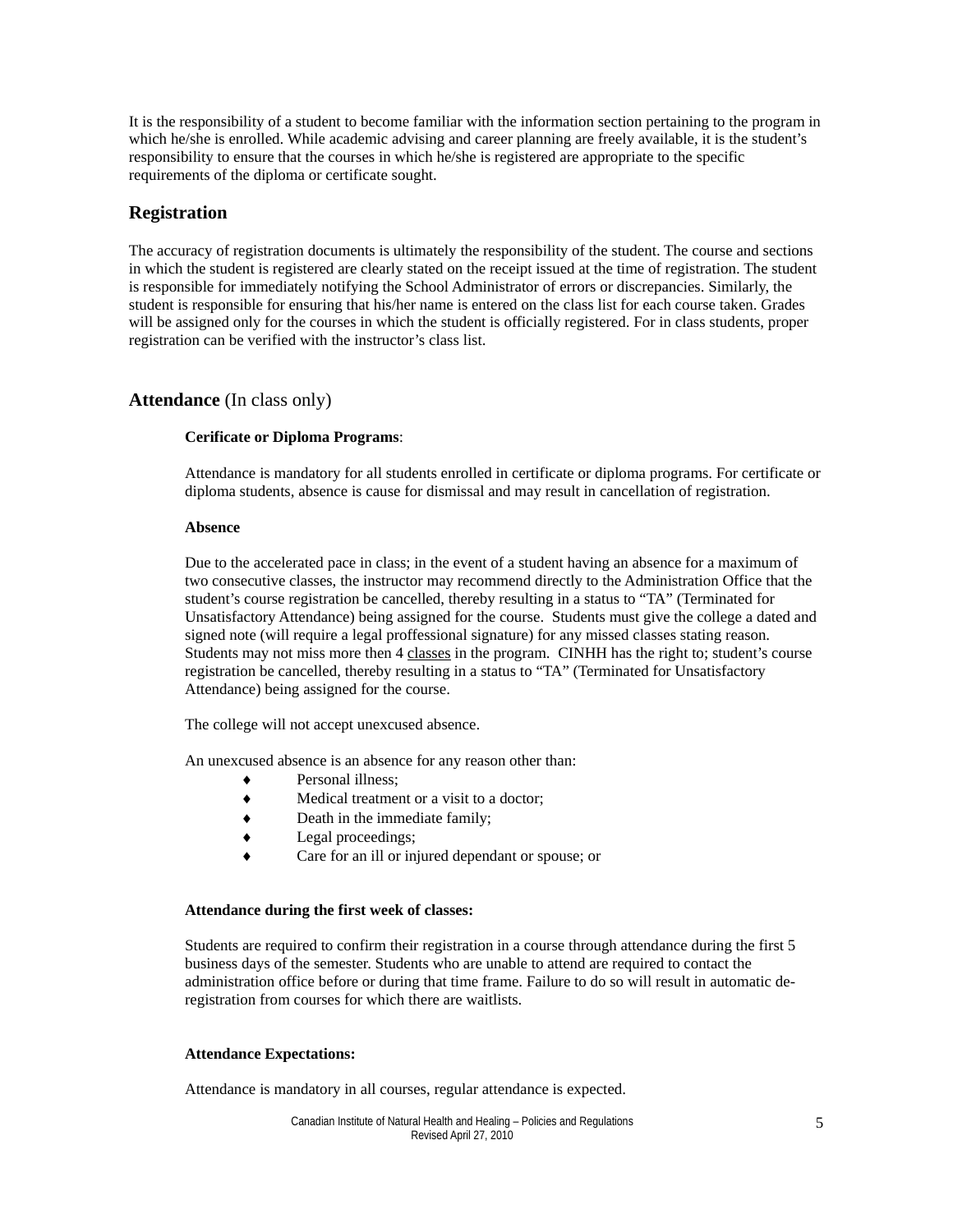# **Absence (in class only)**

Regular attendance is required of all students. Absence means missing all or part of any scheduled classroom instruction or practicum placement and includes arriving late for class at commencement or following class breaks and leaving the class at any time before the end of the scheduled instructional period - it is very crucial that you attend classes. After missing two (2) classes it is up to the teacher to decide if you can continue any more classes or if you will have to wait until the next course and repeat. Payment would also start over. The full time students have four (4) classes in total of all courses that you can miss but not in the same course, or in a row.

Classes begin at 9:00AM for the morning and 1:00 PM for the afternoon; it is the student's responsibility to make sure they are on time.

### **Any missed information from the class due to being late or absent is the responsibility of the student to pick up after class on your own time from fellow classmates or from the teacher of that class at a rate of \$60.00 hr. for private tutoring.**

### **We will not be going back over information in class due to tardiness.**

After your 3rd time of being late, you will be given a letter, stating that each time you are late you will be docked 1% for each and every time you are late, the accumulated percentage will be removed from your final mark.

If 1/6 (30 minutes) of the class is missed it is considered an absence and that after 2 consecutive or 4 missed classes, you are then dismissed from this terms graduation and may be able to finish with the next term in order to complete graduation requirements at an extra cost, and due to space availability. Arriving late and leaving early is recorded on your final transcript

When a student has been absent on two occasions for any reason other than:

- Personal illness,
- ♦ Medical treatment or a visit to the doctor,
- ♦ Death in the immediate family,
- ♦ Legal proceedings,
- Care for an ill or injured dependant or spouse

The instructor /office administrator shall:

Meet with the student and warn him/her that his/her training may be terminated if he/she continues to miss instructional time.

Prepare a letter documenting the meeting and the warning issued, and require the student to sign a copy of the letter to signify that the student has read its contents.

If the student is inexcusably absent again, the instructor shall report the absences to the President, and provide the Office Administrator with a copy of the letter of warning.

The administrator shall meet with the student to discuss his/her absences and the terms and conditions of any probationary period imposed.

The President, or designate, shall inform the student, by means of a letter of probation, of the terms and conditions of probation. A copy of the letter will be sent to the instructor.

The instructor shall monitor the student's attendance and report to the President, or designate, in writing, no later than three (3) days before the end of the probationary period, on the student's attendance with respect to the terms and conditions set down in the letter of probation.

The termination shall be annotated on the student's permanent record by way of assigning a standing of "TA" for the course.

#### **Holy Days**:

CINHH recognizes the diversity of religious practices among its students. CINHH will review requests from students to absent themselves from regularly scheduled classes and/or examinations on formal holy days of a recognized religion activity practiced by the requester. Consideration of such requests will be subject to operating constraints. Students will be required to make-up missed work or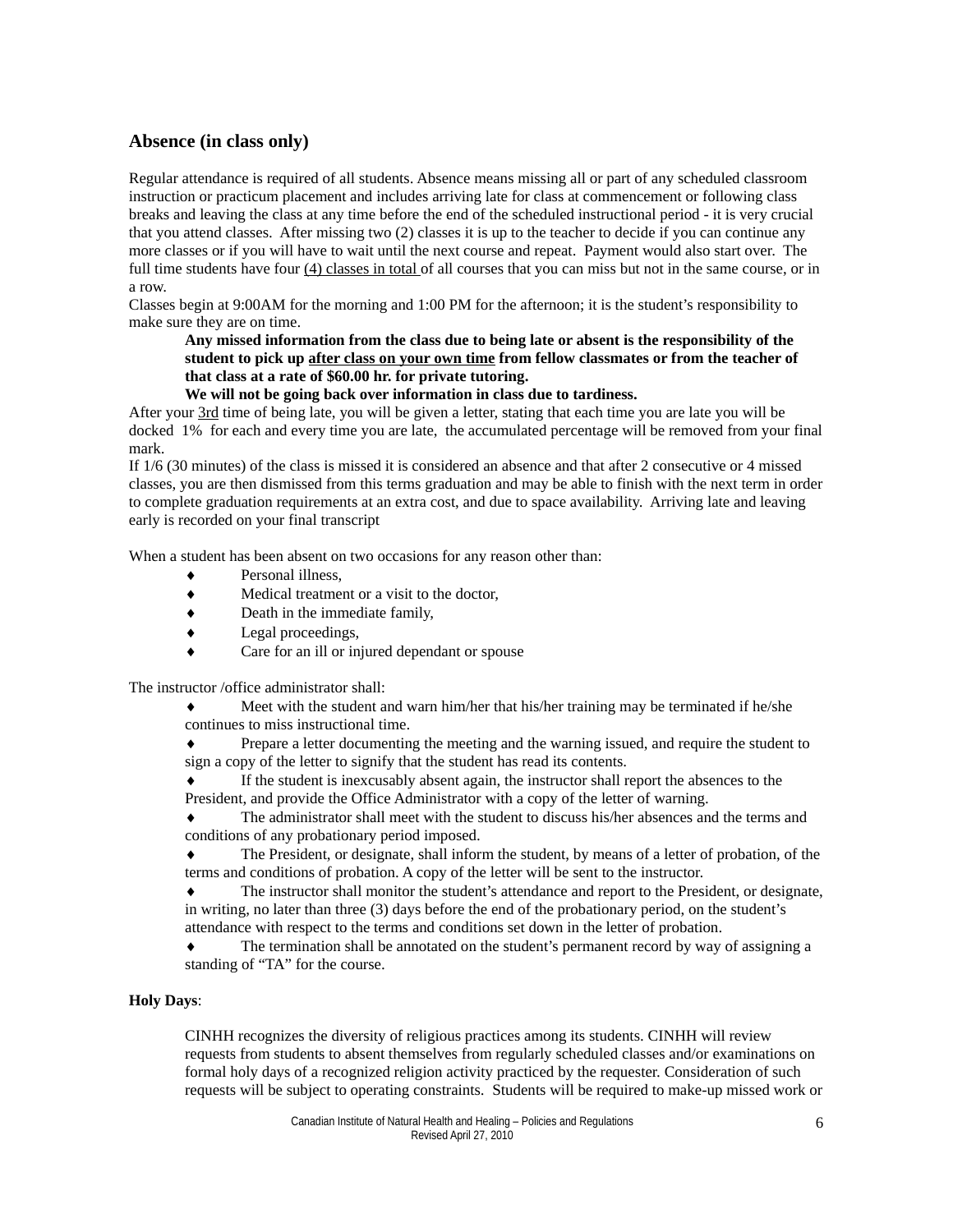other such requirements as may be deemed necessary and appropriate in granting the request. Students shall inform their instructors on the first day of classes of the holy days on which they wish to be absent during a semester, and shall discuss possible alternative arrangements with the instructor. Instructors shall make reasonable efforts to accommodate such requests. In some instances, consultation with the dean may be advisable. Students shall inform the administration office in writing at the time of registration of the holy days on which they wish to be absent.

### **Examinations**

- **Correspondence Students** are expected to write all closed book exams infront of a legal proctor; teacher, librarian, minister, legal advisors, etc. All exams are to be written by your duration date and post dated by that date. The exams will be mailed to your proctor.
- **In class students** are expected to write examinations at the scheduled times and dates. Students should be aware that examinations may be scheduled on days and times that differ from regular class schedules.
- **Written exams** are part of many courses and the student is responsible to find his/her own proctor to administer the exam. A proctor may be a teacher, principal, lawyer, notary public, physician, minister or priest. Many students contact their local librarians to proctor their exams. Some libraries charge a fee, others do not. Your written exam will be mailed to your proctor in a sealed envelope. You are responsible for making your appointment and showing up for it on time.

*In class students***,** if you arrive late for the written or practical exam it is considered the same as a fail and you will have to re-take the exam for the appropriate dollar amount.

*Practical exams* are part of some courses. The correspondent student is responsible for providing his/her own Video Camera and Video Cassette tape. Please ensure your video is in VHS, DVD or Mini-DV60SE only. If unsure of your format, please phone ahead to ask. Tapes might not be returned. Please ensure the examiner has a good view of everything you are doing in your treatment (that is, your hands should not be obscured by your body when you are standing at the head of the massage table.)

In the event of exceptional circumstances, students may apply to write an "out of time" examination by submitting a written request for an Out-of-Time Examination to the appropriate Instructor or President of the School.

Criteria for the approval of an out-of-time examination include unforeseen circumstances (medical, compassionate, or legal obligations), religious beliefs, and special employment or extraordinary athletic activities. Note that out-of-time examinations will not be granted for vacations, trips, or reasons other than those satisfying the aforementioned criteria.

- **Minimum of 80%** is required to pass any exam.
- **Re-writes**, if you must rewrite a written or practical exam you have up to two weeks to repeat it.
	- o The first re-write of any exam has a charge of \$20.00
	- o The second re-write necessary for any examination in any course/program carries a charge of \$50.00.
	- o If a student needs to repeat three exams (same or separate courses in one program), the student will be expelled from the program or course in which he/she is registered. If a student is unsuccessful, at the discretion of CINHH, he/she can choose to take the course over again at full price.

All examination papers are the property of CINHH and remain in the possession of CINHH until destroyed by the institute. All examination papers will be retained by CNIHH until six months after the CINHH 10th year in which the examinations were written. They will then be destroyed. In the event of a grade appeal, the examination paper will be retained by CINHH for a further 12 months.

# **Protection of Privacy and Access to Information**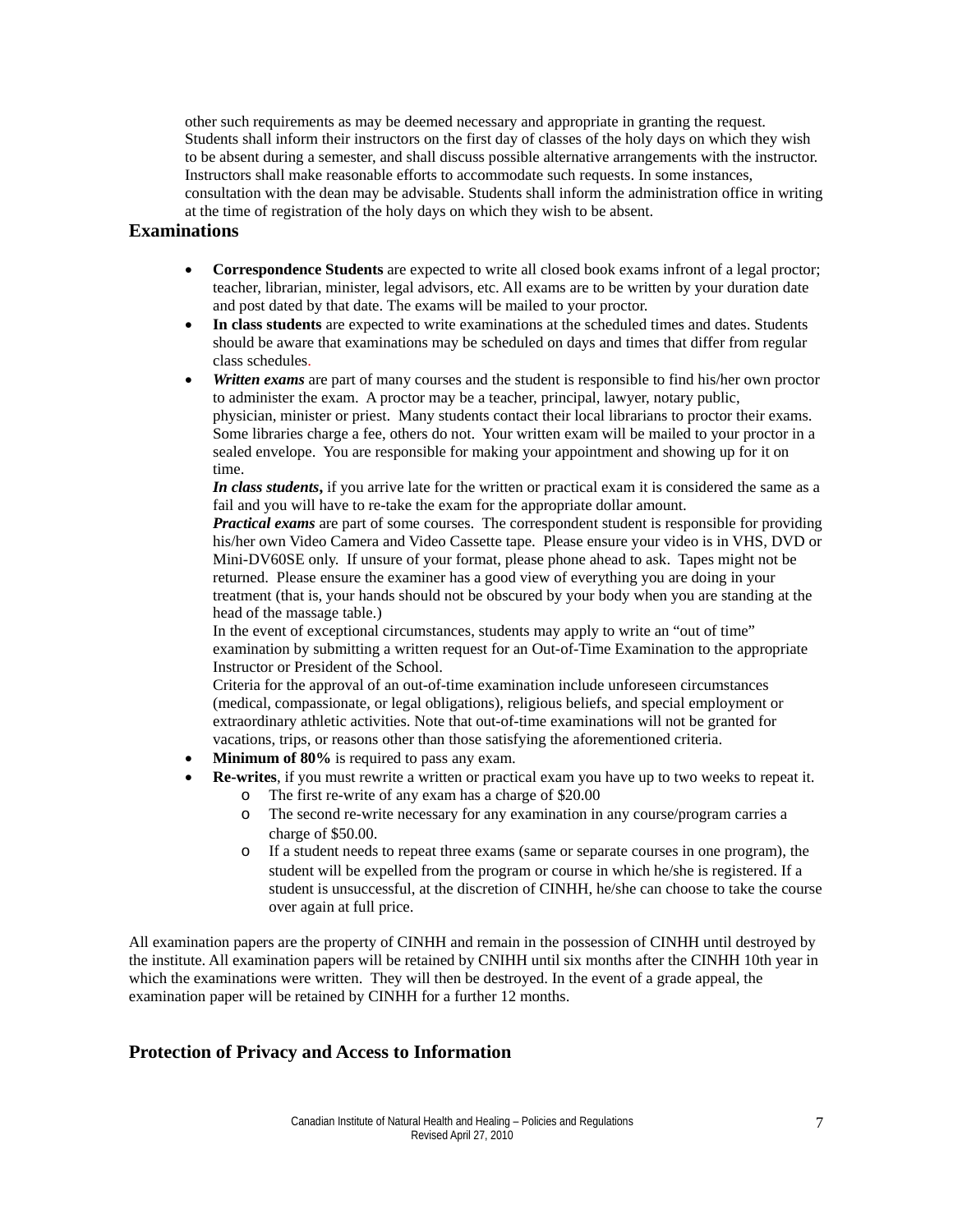CINHH gathers and maintains information used for the purposes of admission, registration and other fundamental activities related to attending CINHH. In signing an application for admission, all applicants are advised that both the information they provide and any other information placed into the student record will be protected and used in compliance with the B.C. Freedom of Information and Privacy Protection Act (1992).

#### **Subpoena or Summons:**

A subpoena or a summons to appear as a witness is not a court order. Therefore, to ensure their own protection against potential legal action or prosecution for violation of "privacy" legislation, CINHH staff who are subpoenaed or summoned to appear in court as a witness should contact the School President before releasing any personal information on a student.

#### **Posting of Final Grades by Instructors:**

The earliest possible dissemination of final grades is critical to students. Therefore, in accordance with the provisions of the Freedom of Information and Protection of Privacy legislation, instructors may post final grades within the institute, subject to the following conditions.

- That the instructor takes reasonable precautions to ensure and protect confidentiality.
- That the posting clearly state that the final grades, as posted by the instructor, are tentative only and subject to final approval of the institute.

Questions on reasonable precautions to ensure and protect confidentiality should be directed to the administration office.

### **Transcript Policy**

CINHH is committed to a policy of full and open disclosure on student transcripts and shall fully and openly disclose the outcome of all CINHH course work performed successfully or unsuccessfully by the student. Student transcripts shall clearly differentiate and openly identify credits granted for successful completion of CINHH courses, transfer credits granted for equivalent courses successfully completed at another recognized post-secondary institution or credits that may have been granted through the process of Prior Learning Assessment.

### **Grades**

### **Standardized Grading System**

CINHH has implemented a standardized grading system in which final percent grades are reported and used to determine course averages. The system applies to all courses, irrespective of program.

Grades for all courses, regardless of credit value, will be based on a percentage system. The minimum pass is 80% with the maximum grades for all courses being 100 percent. Transcripts will include a percentage grade for each course.

### **Standings**

- CIP Course in Progress
- P Requirements of a subject completed satisfactorily, no quality grade assigned, credit granted where applicable (Excluding from the calculation of average grade.)
- SD Standing Deferred: Based on the decision to grant a student an extension to complete outstanding course work, submission of a final grade by the instructor is deferred for up to four months. (Excluded from the calculation of all averages.)
- TA Terminated for lack of attendance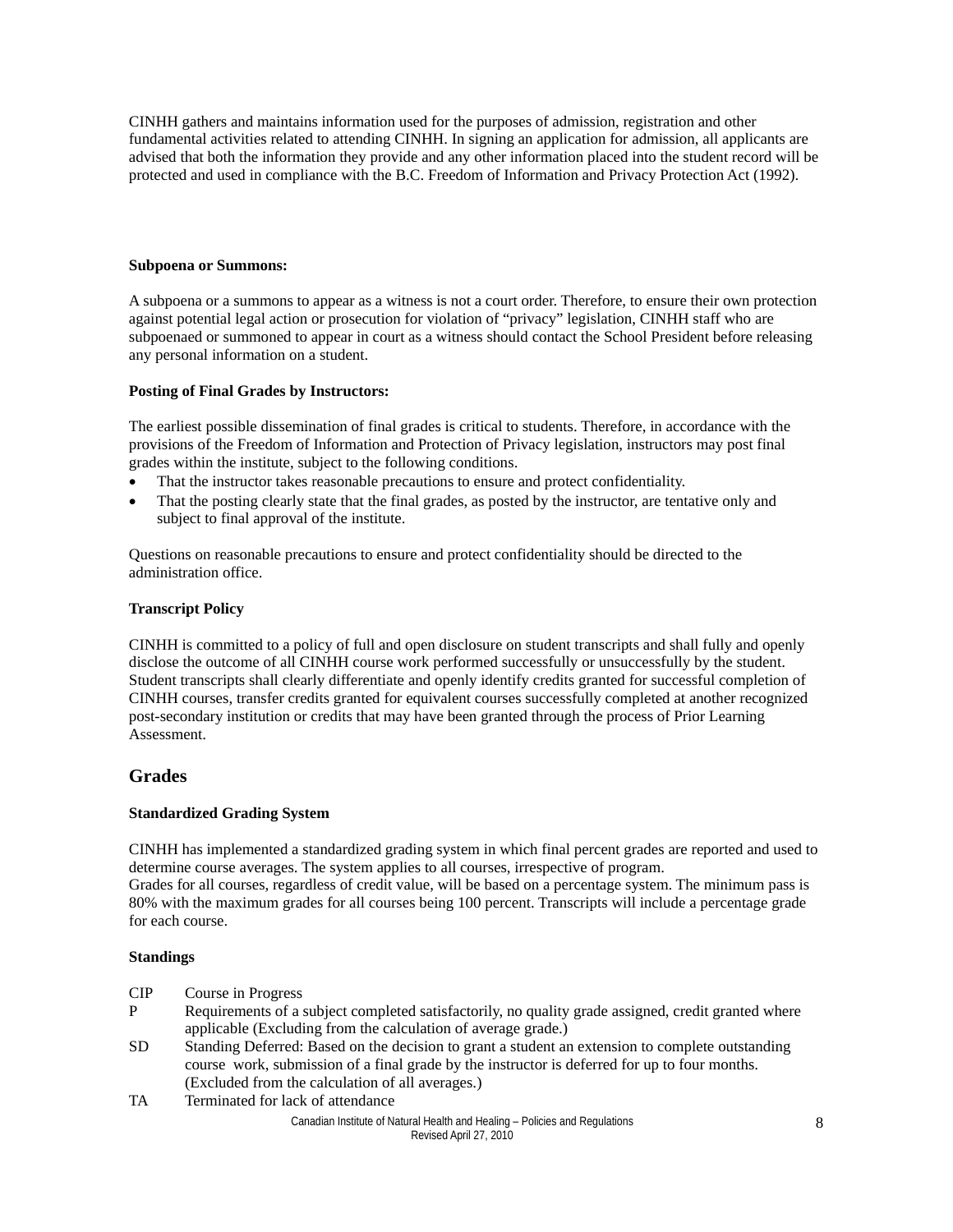- TP Terminated for unsatisfactory performance
- W Withdrawal
- I Incomplete

### **Standards**

A student who obtains a course average grade of less than 80% will be placed on academic probation. A student must obtain a minimum cumulative average grade of 80% to be eligible for graduation in a class or 90 % in a Diploma Program of studies leading toward a diploma or certificates. A minimum average of 80% is required to graduate from a certificate program and 90% from a diploma program.

To be eligible for credit towards a diploma program, a final course grade of at least 80% must be achieved in each course.

#### **Calculation of the Grade Average for Duplicate Courses**:

If any course is repeated, the original and the repeated grades are listed on the student record. Generally courses in which are repeated are required course in which a passing grade has not been obtained.

# **Graduating Grade Average**

A student's graduating grade average (GGA) is the weighted average of grades for those courses, as specified in the regulations below, taken at CINHH which are used to satisfy the graduation requirements for a diploma, or certification conferred by CINHH.

### **The GGA shall be calculated according to the following regulations:**

- Transfer credits from other institutions shall not be used in the calculation of a GGA
- ♦ If a course is taken more than once, then only the highest grade for that course shall be included in the calculation of a GGA
- Courses for which a grade of "pass" or "fail" is assigned (e.g., practicum) shall not be included in the calculation of a GGA.

# **Field Trips (in class only)**

Students enrolled in a formal course of studies at CINHH may on occasion have the opportunity to enrich or supplement their studies by way of a field trip arranged by instructional staff. For some courses, the field trip is a mandatory component of the course.

# **Workers' Compensation**

Coverage by the Provincial Workers' Compensation Board is to be in place for all students while participating in a required practicum at a recognized work site. For student apprentices (practicum) only, the Provincial Workers' Compensation Board coverage will be in place during classroom, lab or shop instruction. This coverage will not be provided for any other students. **General Health and Safety Rules**

General Health and Safety rules apply to all employees and students at CINHH. General rules are intended to ensure that CINHH is a safe campus and must be followed without exception.

### **Reporting of Injuries**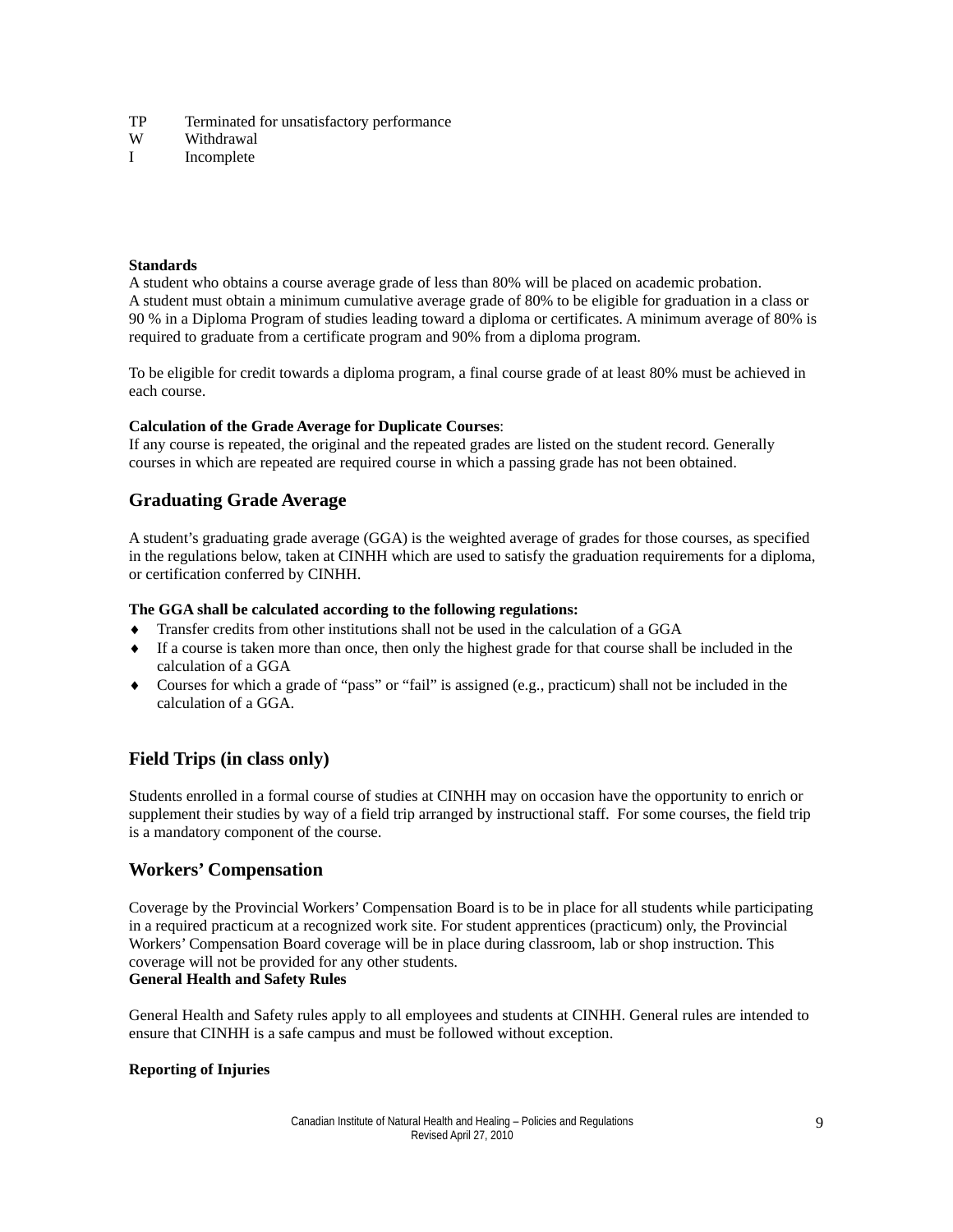In accordance with the Workers Compensation Act, (sec. 53) all employees and students covered by the WCB are required to immediately report all work related injuries to an Occupational First Aid attendant or Supervisor/Instructor.

### **Alcohol and Drugs**

In accordance with WCB Reg. 4.20 no CINHH employee or student will not be permitted to enter or remain on premises while his or her ability to work is effected by alcohol, drugs, or other substances as to endanger his/her health or safety or that of any other person. A student may be required to leave the school for even the smell on their breath or clothing.

#### **Smoking**

In accordance with CINHH Board policy to provide a smoke-free environment and with WCB Reg. 4.81 (a), smoking is not permitted within any building. Make sure your clothing and hands do not have any smell on them.

#### **Improper Activity or Behavior**

In accordance with Occupational Health & Safety Reg. 4.25, no employee or student shall engage in any improper activity or behavior that might create or constitute a hazard to themselves or to any other person. Any employee or student engaging in such activities will be dealt with accordingly.

#### **Personal Protective Equipment**

All CINHH employees, students and visitors may be required to wear the specified personal protective clothing for the area or specific job being performed.

#### **Reporting of Unsafe Conditions**

All employees and students are required to report any unsafe or harmful conditions to their immediate supervisor. The supervisor must ensure that any necessary corrective action is taken without delay (Reg. 3.20) except in the case of an emergency where action must be taken immediately. Where after a one week period, the employee is not satisfied with the action taken he/she may advise the Health & Safety Coordinator and the Safety Committee and explain the reason for dissatisfaction. Any follow up that may be required should be reported to the Health and Safety Committee.

#### **Potential hazards may include, but not limited to:**

- Operating appliances or other equipment without authority
- ♦ Defective tools or equipment
- ♦ Poor material handling
- ♦ Neglecting to wear personal protective clothing
- ♦ Poor housekeeping
- Horseplay

To ensure that housekeeping is maintained at a high level, all employees and students must ensure that:

- Aisles are kept clear
- ♦ Spilled material is cleaned up
- ♦ Tripping hazards are reported

Canadian Institute of Natural Health and Healing – Policies and Regulations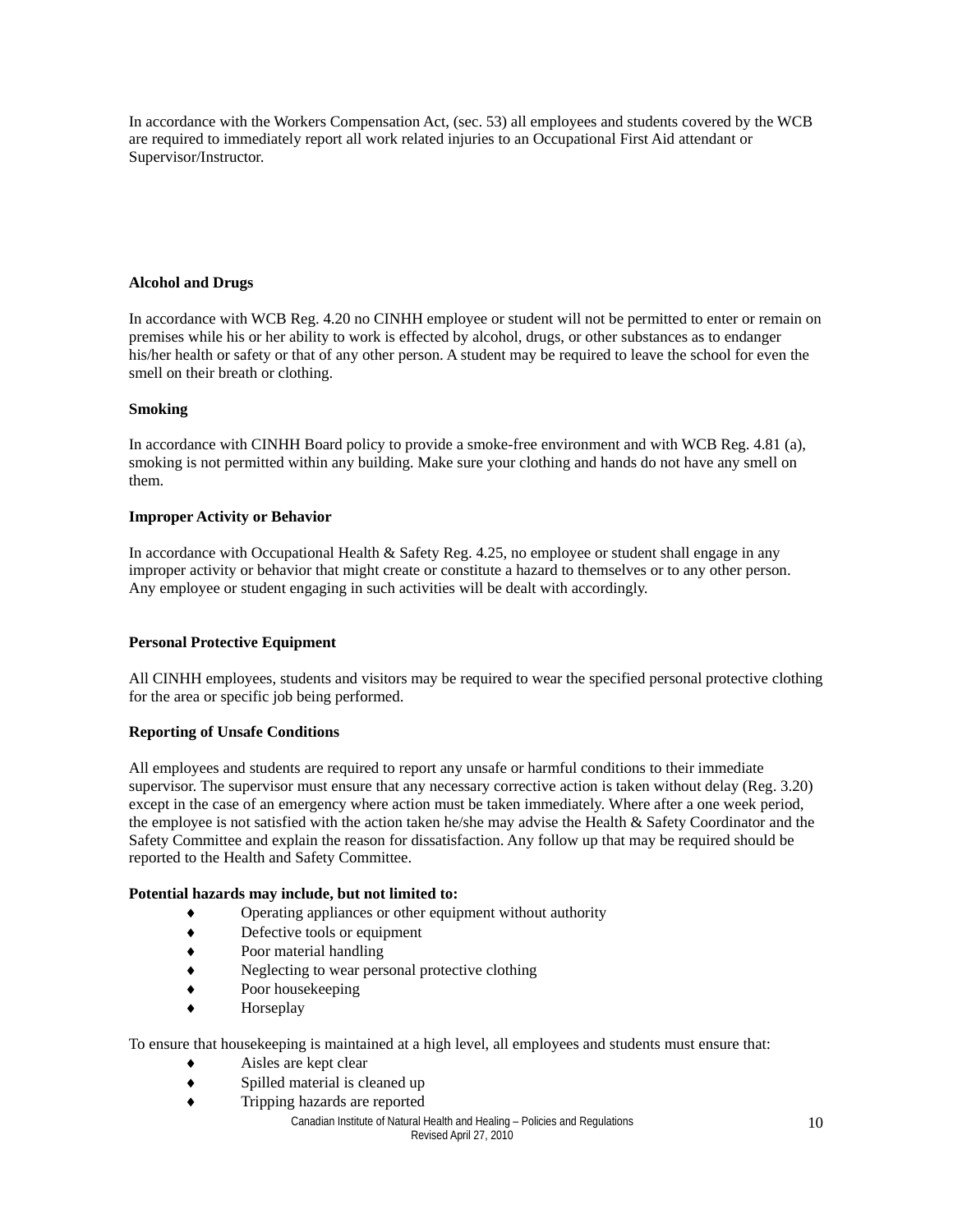♦ Poor lighting is reported

# **Confidentiality**

### **Student's permanent record:**

CINHH regards the information pertaining to student enrollment or any other information contained within the student records as private and confidential. Therefore, no transcripts or other personal information will be released except in the following circumstances:

- Information released to the student; information released with the student's written authorization
- ♦ Information released in response to a court order or formal police investigation
- ♦ Information released to government departments for the purpose of statistical analysis and research provided there is assurance of confidentiality.
- Information will not be given over the phone under any circumstance.

A copy of student's: Transcripts, Certificate(s) and Enrolment Agreement is keep by Data Witness for a minimum of 55 years.

# **Student Conduct (Discipline) - All Programs**

Student registered at CINHH are expected to behave responsibly and with propriety. If a student fails to live up to these expectations, CINHH reserves the right to take whatever action is deemed to be warranted by the student's misconduct, which includes but is not limited to the following.

# **General Misconduct**

# **Disruption of Instructional Activities:**

This includes but is not limited to conduct which interferes with examinations, lectures, seminars, tutorials, group meetings, other related activities, and with students using the study facilities of CINHH.

### **Damage to Property and Assault on Individuals:**

This includes student conduct which leads to damage or theft of CINHH property or the personal property of CINHH staff or students. It also includes conduct which leads to physical injury to or emotional disturbance of any of the above mentioned persons.

### **Inappropriate Treatment of Other Persons:**

Discrimination, harassment, etc Misrepresentation: This includes but is not limited to fraudulent information on and the falsification of documents and academic records.

### **Misconduct Disciplinary Measures:**

The sanctions imposed by CINHH for misconduct or academic dishonesty will depend upon the circumstances. They may include a simple warning, A reassessment of the student's work, a grade of "Fail" on a particular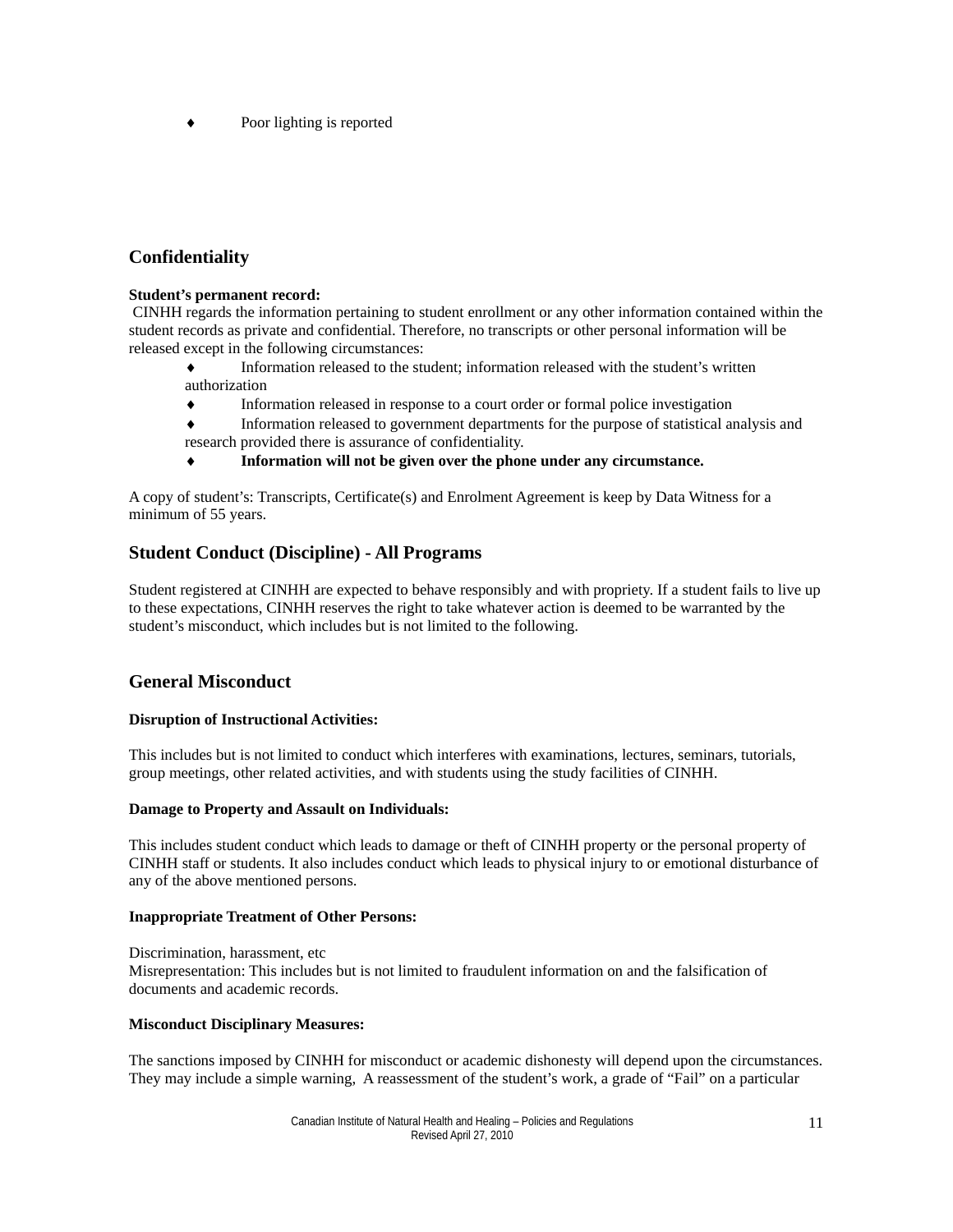assignment, test or examination, or in a course or program. The President may recommend that the student be denied admission or readmission, or be suspended and/or expelled.

### **Cheating**

Cheating includes but is not limited to dishonest or attempted dishonest conduct during tests or examinations in which use is made of books, notes, diagrams or other aids excluding those authorized by the examiner. It includes communicating with others for the purpose obtaining information, copying, from the work of others and purposely exposing or conveying information to other students who are taking the test or examination. College instructors have a responsibility to define cheating and clearly outline their expectations regarding student work, either at the beginning of the course or on the course outline. If an instructor has discovered a student cheating, or suspects a student is cheating, he/she should adhere to the following procedures:

- Obtain evidence of cheating.
- ♦ Inform the student that he/she has been observed cheating
- ♦ Obtain the students name.
- In the event of the incident occurring during the examination, immediately collect all of the material on the student's desk and dismiss the student taking care to minimize any disruption.

Document the incident in writing, providing a detailed set of observations. This should be done as soon as possible.

♦ Report the incident to the School President as soon as possible.

If an instructor suspects but cannot prove that the student is cheating, the instructor shall:

- Inform the student that he/she is suspected of cheating. The student should be given an opportunity to provide an explanation.
- ♦ Obtain the student's name.
- ♦ In the event of the incident occurring during class or during the examination, move the student to another desk or area if possible.

Students are responsible for learning and applying the proper scholarly practices for acknowledging the work and ideas of others. Students who are unsure of what constitutes *plagiarism* should refer to the UBC publication *Plagiarism Avoided: Taking Responsibility for your Work.*

# **Probation and Termination Policy**

### **Academic Probation Policy (Certificate and Diploma)**

The following Academic Probation policy shall apply to all students in a diploma or certification program. Probationary status will be entered on the student's permanent record.

A student who achieves an average grade of less than 80% will be placed on academic probation for the next semester if/in which he/she registers.

Probationary status will be entered on the student's permanent record. A student will remain on academic probation until:

- ♦ The student achieves a minimum grade average of 80% in all courses, or
- ♦ The student subsequently registers at CINHH after a minimum absence of two consecutive semesters.

### **Reinstatement Appeals:**

Appeals for reinstatement while on probation must be submitted to the school administration office no later than the last day for late registration.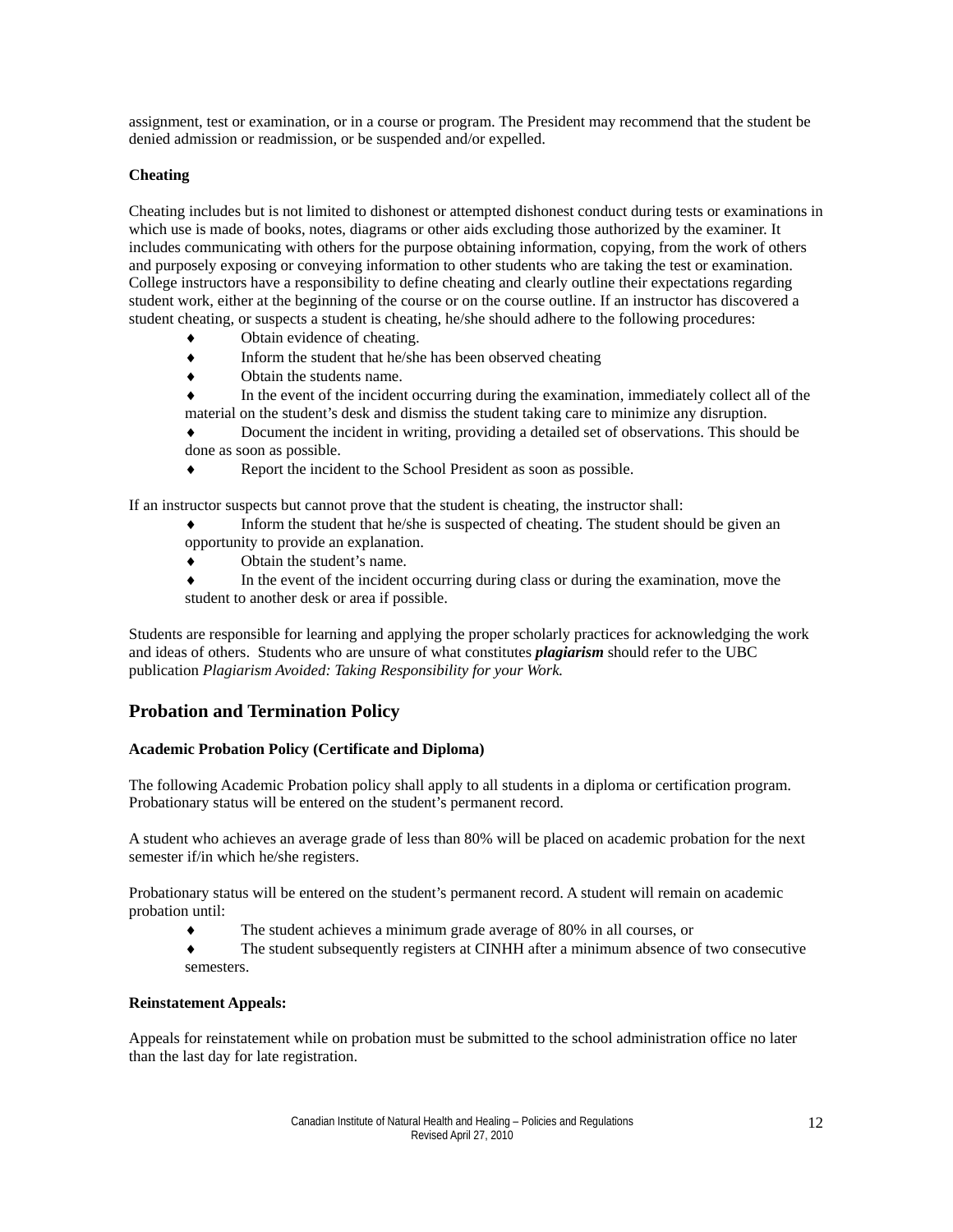A student granted reinstatement will be restricted to registering for his/her courses during the registration periods and the student's enrollment in any course will be subject to the availability of remaining space at that time.

### **Academic Termination Policy (Certificate and Diploma)**

CINHH reserves the right to terminate the training of a diploma or certificate program student as per the procedure and causes listed below.

#### **Procedure for the Imposition of Probation and Termination:**

This procedure is established for the imposition of probation and termination in the event of:

- Unsatisfactory performance,
- ♦ Unexcused absence, and
- ♦ Failure to comply with safety standards.

In the event that a student is placed on probation by the School President for reasons of unsatisfactory performance, unexcused absence or failure to comply with safety standards, and after having met with the student to establish the terms and conditions of the probation:

♦ The President shall inform the student, by means of a letter of probation, of the terms and conditions of probation. A copy of the letter will be sent to the instructor.

The President shall inform the Office Administrator, if applicable, and notify Human

Resources Development Canada (and any other agency involved in the student's training), of his/her probationary status.

The instructor shall monitor the student's performance and report to the President, in writing, no later than three (3) days before the end of the probationary period, on the student's progress with respect to the terms and conditions set down in the letter of probation.

♦ The President, based on the instructor's report, may either terminate the student's training or revoke the probationary status.

- The President's decision shall be communicated in writing to the student, the Office Administrator, and, if applicable, Human Resources Development Canada.
- The termination shall be annotated on the student's permanent record.

#### **Illness or incapacity:**

Illness or incapacity refers to missing all or part of any scheduled classroom instruction or practicum placement due to illness or injury. It also includes inability to perform required training activities where such inability is apparently attributable to illness, injury, disability or mental disorder.

If, in the opinion of the instructor, a student is incapable of successfully completing a program by virtue of a disability or health related problem, the instructor shall report to the President who shall meet with the student and inform the student that a professional assessment of the disability or health related problem is a required condition of continued enrollment in the program. The President shall confirm the student's conditional status in a letter to the student.

While the dean may assist the student in identifying an appropriate person, the student must make his or her own arrangements for the professional assessment to be sent directly from the person conducting the assessment to the Presdent's office. The President shall request, in writing, that the student arrange to have a copy of professional assessment sent directly from the person conducting the assessment to the School Administrator and the President.

The President, based on the findings of the professional assessment report, may decide to either continue or terminate the student's training. A decision to terminate the student's training shall be communicated by the President in writing, to the student and the Office Administrator.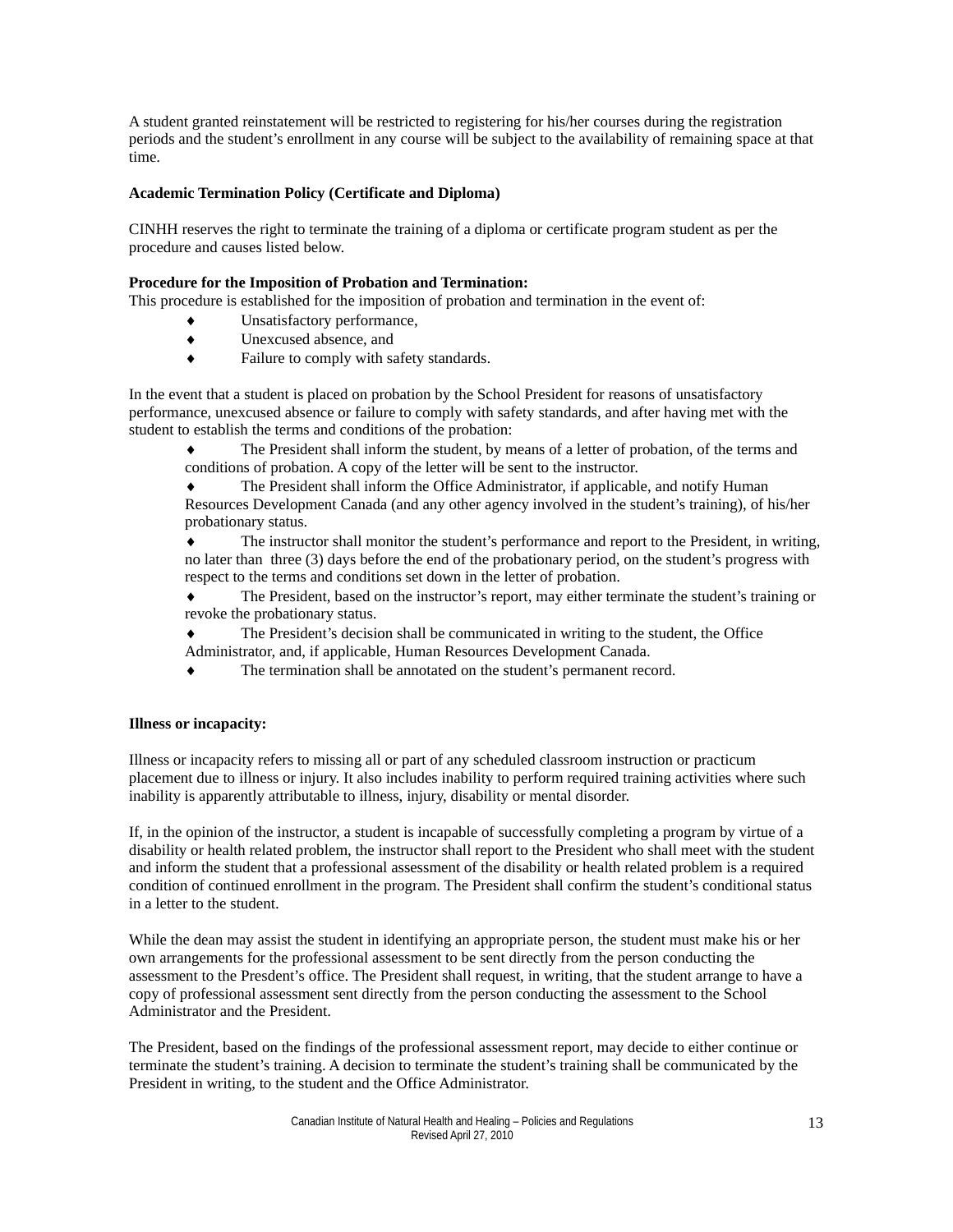#### **Misconduct:**

Misconduct means conduct unbecoming of a student. It includes, but is not limited to academic misconduct such as cheating or plagiarism, disruption of instructional activities, theft or damage to property, abuse or threatening behavior or assault.

♦ The instructor shall forward a written report on student infractions to the President.

The President shall meet with the student and the instructor, and subsequently make his/her decision based on the conclusions gained from the meeting.

# **Unsatisfactory Performance**

Unsatisfactory performance means failure to demonstrate satisfactory attainment of knowledge, skills and attitudes as measured through the evaluation processes applied by the instructors in the program. Poor performance may lead to a decision by the School President to place a student on probation.

The purpose of probation is to alert a student to the seriousness of the matter and to establish a set of clear objectives and strategies which have as their aim the improvement of the student's performance. However, failure to attain the objectives set down for the probationary period may result in termination of the student's training.

As general policy, whenever as instructor believes a student may not succeed in completing his or her training, the instructor shall meet with the student, discuss the circumstances, inform the student that he/she may not succeed, advise the student on steps which may improve the chances or his/her success, make a record of the discussion and recommendations, communicate the essence of the discussion and recommendations in the form of a letter to the student, and request that the student sign a copy of that letter. The student's signature signifies only that he/she has read the letter and not that he/she agrees or disagrees with the contents.

♦ If the student's performance does not improve, the instructor shall notify the President, make a written recommendation regarding terms and conditions of probation, and provide the President with a copy of any letter (s) detailing unsatisfactory performance.

The President shall meet with the student to discuss his/her performance and the terms and conditions of any probationary period imposed.

The procedure for formal imposition or probation and/or termination due to unsatisfactory performance is subsequently articulated within this policy.

# **Failure to Comply with Safety Standards**

Failure to comply with safety standards refers to any practice which, in the opinion of the instructor, may cause personal injury to the student to others, or which may cause property damage.

#### **In the case of failure to comply with safety standards:**

- The instructor shall meet with the student, explain the safety concern, and document the meeting in the form of a letter of warning to the student. The instructor shall require the student to sign a copy of the letter of warning to indicate that he/she has read it
- In the event of any subsequent safety violation, the instructor shall provide a written report to the President together with a copy of the letter of warning.
- The President shall meet with the student and establish terms and conditions of probation, suspension or termination.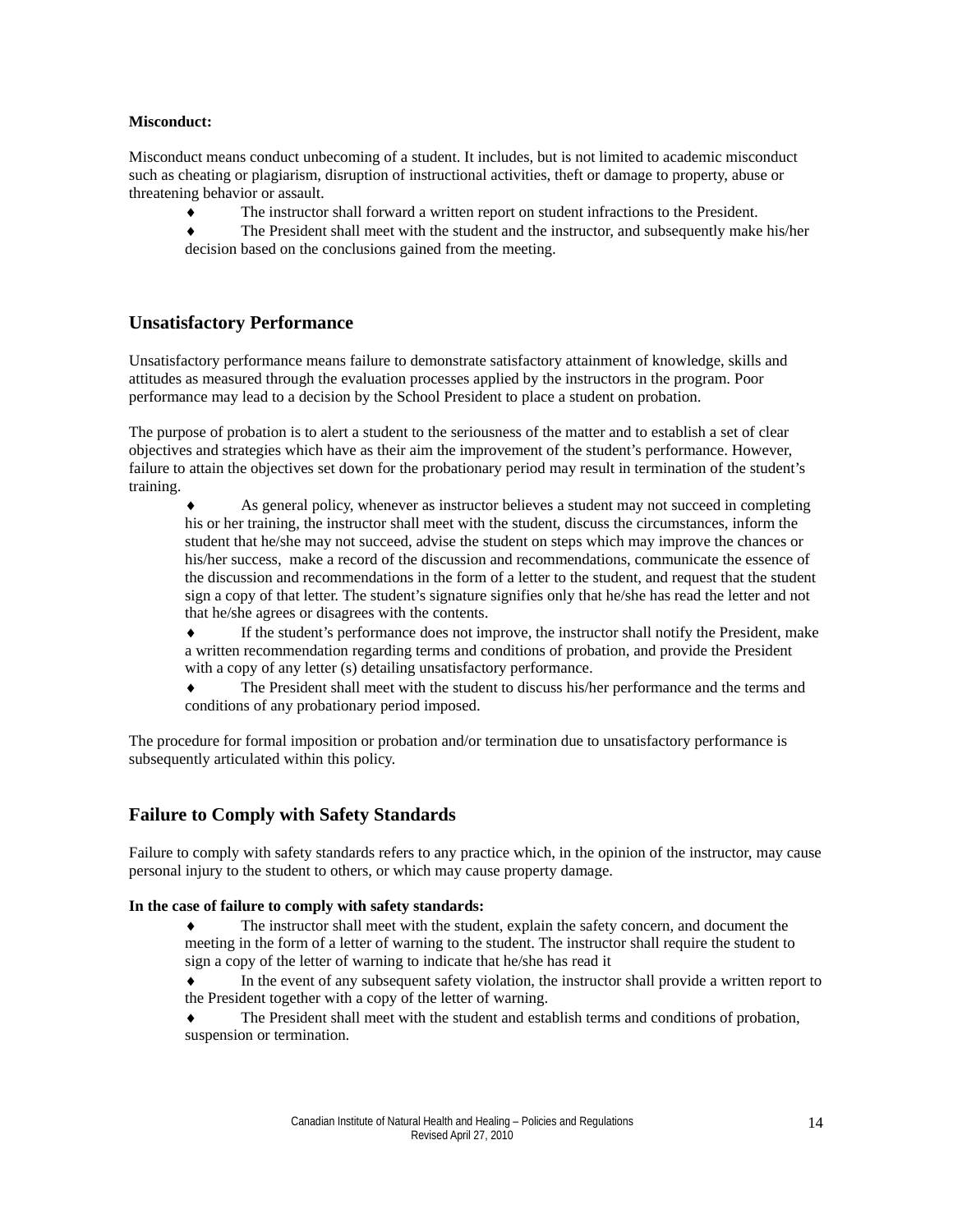# **Grade Appeals**

If the student believes that he/she has not been treated fairly in the assessment of his/her performance in a course, that he/she is deserving of a higher grade in a specific component of a course, or that the determination of the student's final course grade is inconsistent with the grading methodology outlined in the course syllabus, the student may request a formal review of his/her course work or final grade. Grade appeal is intended to provide an opportunity to students to have a review of the performance or final grade in a course objectively by an impartial panel from within the relevant instructional discipline. A grade appeal committee is not constituted to receive or review complaints about a course or grievances against an instructor. Such complaints and grievances must be submitted to the Office Administrator of the relevant instructional division. Students are cautioned not to submit frivolous grade appeals. Grade appeals, which, in the opinion of the Administrator are clearly frivolous, may be declined. The appeals committee, after reviewing the student's course work, also has the power to lower a final grade. Appeal by the Student:

A student who wishes to have a final grade for a course reconsidered is encouraged whenever possible to first discuss the matter with the instructor concerned. If this step does not lead to satisfactory resolution, or cannot be followed, a student may make a formal request for reconsideration of a final grade by writing to the School Administrator within 21 days of the date on which the final grade was made available to the student by the School Administrator. This request must clearly state the reason for the appeal, and be accompanied by a deposit of \$30.00 for each grade appealed. *Appeals, which are clearly frivolous, may be rejected.* 

The deposit will be refunded in the event that the originally assigned grade is changed and results in a higher grade. Term work (tests, examinations, papers, assignments etc.) used as part of the evaluation procedure for a course must accompany the request for appeal. Any term work item not submitted for review shall retain the grade originally assigned. An appeal is not required for the correction of omissions or errors.

Except for unusual circumstances, the appeal process shall be completed within 35 days of the date on which CINHH forwarded the final grade to the student. Each appeal shall be considered by The President and the instructor of the cousre in mention.

The student appellant may request to appear before the committee, or may be requested by the committee to attend the hearing. The instructor shall state, in writing, the basis upon which the final grade was originally assigned. The committee shall review the student's performance in the course and the final examination. At which time may decide that the originally assigned grade should be changed. The committee, in its adjudication, may decide that the originally assigned grade should remain the same or should be changed to either a higher or a lower grade. The committee's decision shall be given in writing to the student by the instructor of the course in mention, and at this point, the decision is deemed to be final.

#### **Instructor Grade Revisions:**

An instructor who considers that an error was made in assigning a final grade shall submit in writing a revised grade together with an explanation to the Office Administrator.

# **Adjustments to Admissions Criteria for Enrollment Management**

CINHH may, from time to time make, temporary adjustments to the Admission criteria as stated in the calendar. Changes to the admission criteria for a specific program will be initiated by the Office Administrator for the purpose of enrollment management. Prior to any changes being implemented the Administrator will seek the approval of the President.

Any adjustments made to the admission criteria will be in place only for that admission intake, and will not be carried forward to the next intake. For the purposes of this protocol, the admission intakes are deemed to be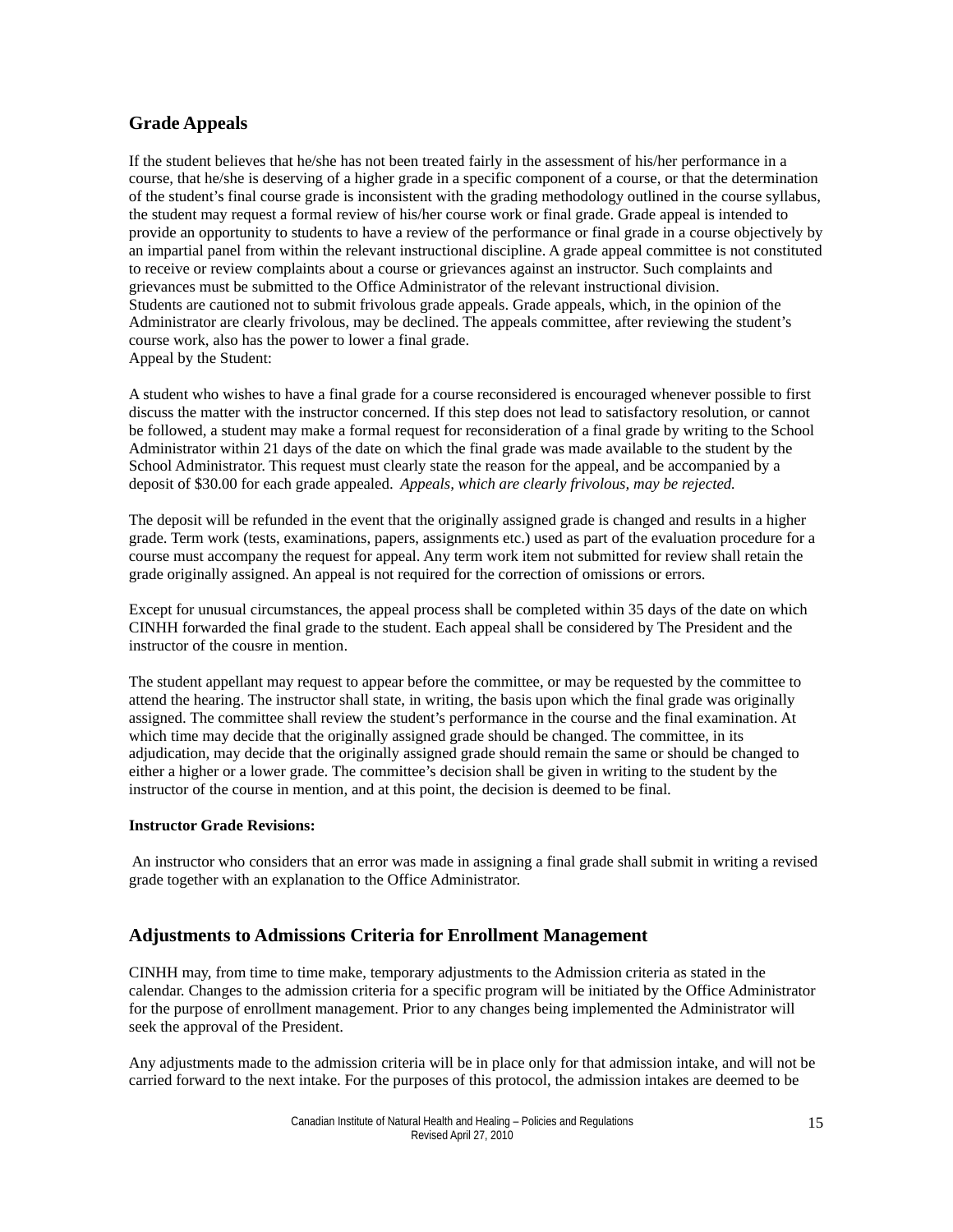September and March. In the case of certificate programs, which commence at variable times throughout the academic year, the intake is for the specific program cohort.

Changes to course prerequisites are not covered by this policy and require approval in writing from the Institute.

As part of the ongoing enrollment management process, CINHH may need to make temporary adjustments to admission criteria as stated in the calendar. Any adjustments made to admission criteria will be in place only for that admission intake. For the purposes of this protocol, the admission intakes are deemed to be September January and May. In the case of certificate programs, which commence at variable times throughout the academic year, the intake is for the specific program cohort.

# **Limitation on Course Acceptability**

The CINHH reserves the right not to accept courses as satisfying diploma or certificate requirements when they were completed at CINHH five or more years before the CINHH year in which application is made for a degree, diploma or certificate.

CINHH reserves the right not to allow transfer credit for courses that were completed at another institution seven or more years before the CINHH year in which application is made for transfer credit. For courses taken more than seven years earlier, students should consult the Office Administrator.

# **Transfer Credit**

The following transfer credit guidelines apply towards certificate or diploma.

**Certificate Course:** Transfer credit will be given at the discretion of the Principal of CINHH. And only upon the confirmation of documentation providing proof of completion and certification.

**Diploma Programs:** Transfer credit will be given at the discretion of the Principal of CINHH. And only upon the confirmation of documentation providing proof of completion and certification.

# **MUST READ FIRST! Rules to Courses** (Updated April 2010)

**Correspondence students only:**

Your Completion date/Duration for this course is\_\_\_\_\_\_\_\_\_\_\_\_\_\_\_\_\_\_\_\_\_\_\_\_\_\_\_\_\_\_\_\_ Check that the date is correct (postal/mail -two weeks plus due date, e-mail -one day plus due date).

### **Completion Time /Duration**

The date stated is the date or post marked date (mailed) for completion of the \*individual courses you are taking. Meaning **all** homework, assignments, exams- written and practical and all case studies must be completed and handed in before or no later than that date.

When we mail to you by post we have already allowed two extra weeks for the duration.

**\*Correspondence students that have a Canadian student loan, grant or being sponsored for any of the Certificate /Diploma programs have to be completed all courses by the completion date/duration on the student loan/sponsors contract. Individual courses within the program must be completed no later than the college's completion time/duration.**

**In Class Students**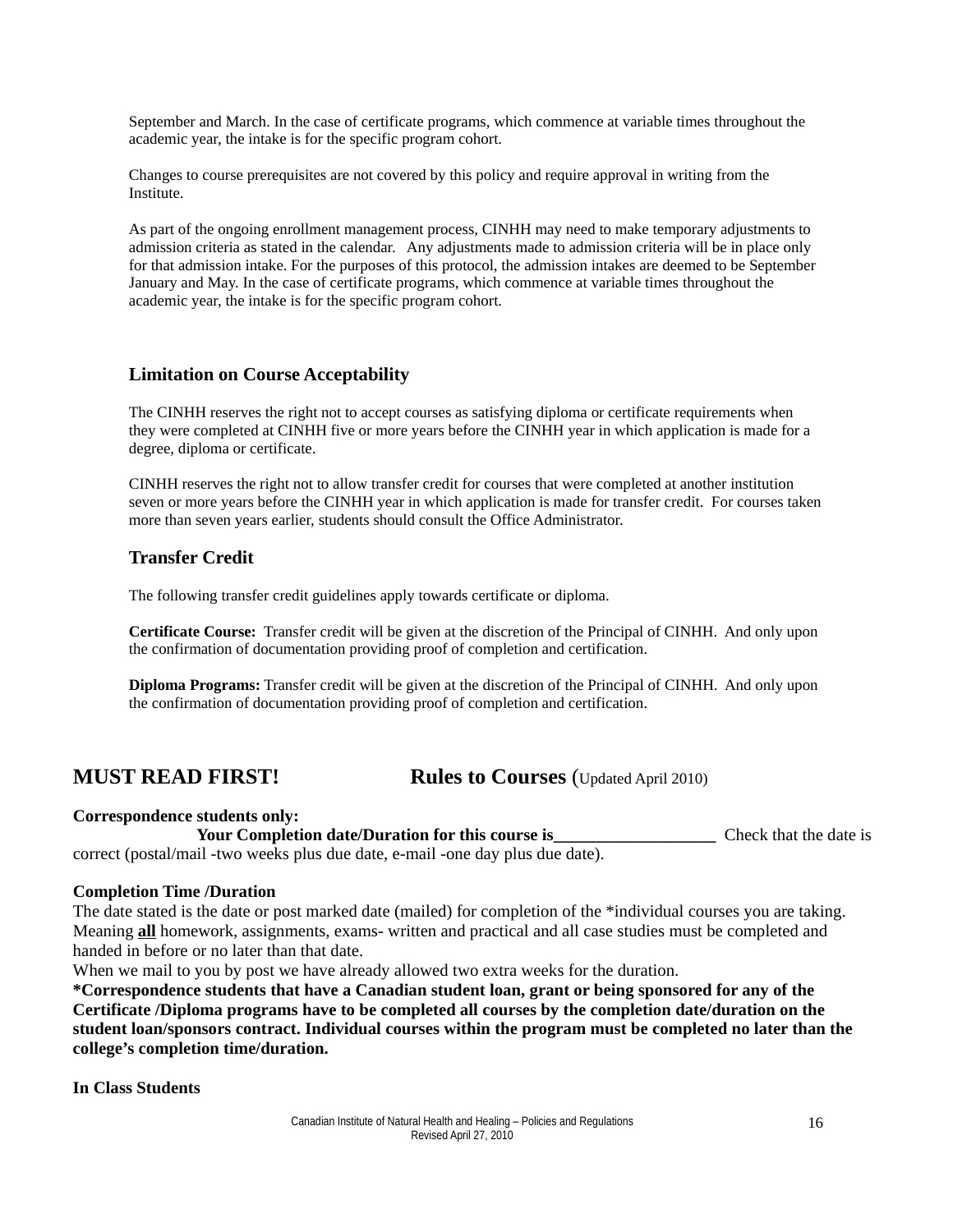# **Completion Time /Duration**

All dates are given in your calendar of classes, exams and practicum (diploma students only). Make sure your homework is given to us at least three days ahead so that we can mark it and give it back for you to study. We do expect that you are doing 10-20 case studies a week plus written homework. Because of the accelerated schedule, in class students have one month after the duration date (from your contract) to complete any remaining (only) case studies. *This has nothing to do with your Sponsors end date (EI, Student loans, etc.).* 

# **In Class & Correspondence**

### **Extensions:**

For medical or bereavement reasons only: If being sponsored or you have a grant or student loan, you must follow their contract rules.

*Correspondence students* may apply for one, three (3) week maximum extension in their entire program duration with proof. The application for extension must be made in writing before the end date, **with a doctor's note attached** stating a date that the student can return to studies. Applications for extension which do not include a doctor's note will be refused. "I was just too busy this summer" is, unfortunately, not grounds for an extension. If a student is unsuccessful, at the discretion of CINHH, he/she can choose to take the course over again at full price.

*In Class students*- Being an accelerated program you only have four classes you can miss and not in a row. If you need leave (with a doctor's note) you will be removed from the program and depending on your situation will be moved to correspondence.

# **Assignments:**

Introduction to Business, Introduction to Pathology, Introduction to Herbs, Introduction to Nutrition/Fitness and Aromatherapy students are required to submit assignments by the end of their courses. Each completed assignment will be filed in your permanent record and may not be returned to you. Please ensure you have a copy if you wish to reference it at a later date. With the exception of Introduction to Business, the assignment must be a minimum of 750 words (3 pages) in length, and include a covering page, opening paragraph, body, conclusion and bibliography.

# **Homework:**

**Correspondence:** You will find the homework in the front of the manual for the introductory courses and the back of the manual for all others. Courses that include homework can be submitted by e-mail (PDF), mail or fax for marking. If you are going to fax, call ahead for approval. Homework will be returned. Your exam is from your homework; if you study your returned homework, you should have an easy time passing your final exam.

Homework may take up to one (1) week to be marked and exams may take up to two (2) weeks to be marked, graded and recorded. Every effort is made to mark these items in a timely manner.

**In class:** Homework is due at least three (3) working days prior to an exam. All remaining homework and Assignments are due one month after your contract duration date.

# **Case Studies:**

These are approximately one hour practical sessions (hands on) that you will be doing on family and friends. You can use your notes while doing a case study. Sessions might take you twice as long in the beginning but you will get quicker as you practice. You can not charge money for the case studies if you do not have a certificate. If someone tips you that is allowed but you can never ask or expect a tip. This is part of your schooling. Other than Iridology you can do one person many times over. Try to have a few different people so you get the experience of different body types. **Late, not signed or missing case studies will be marked as a fail.**

# **Clothes & Jewelry:**

Your clothing should fit and never have ties, strings or open jackets that can rub on a client. Your shirts need to be high enough that when you bend over no one can see down the cleavage. Skirts are to be below the knee when you sit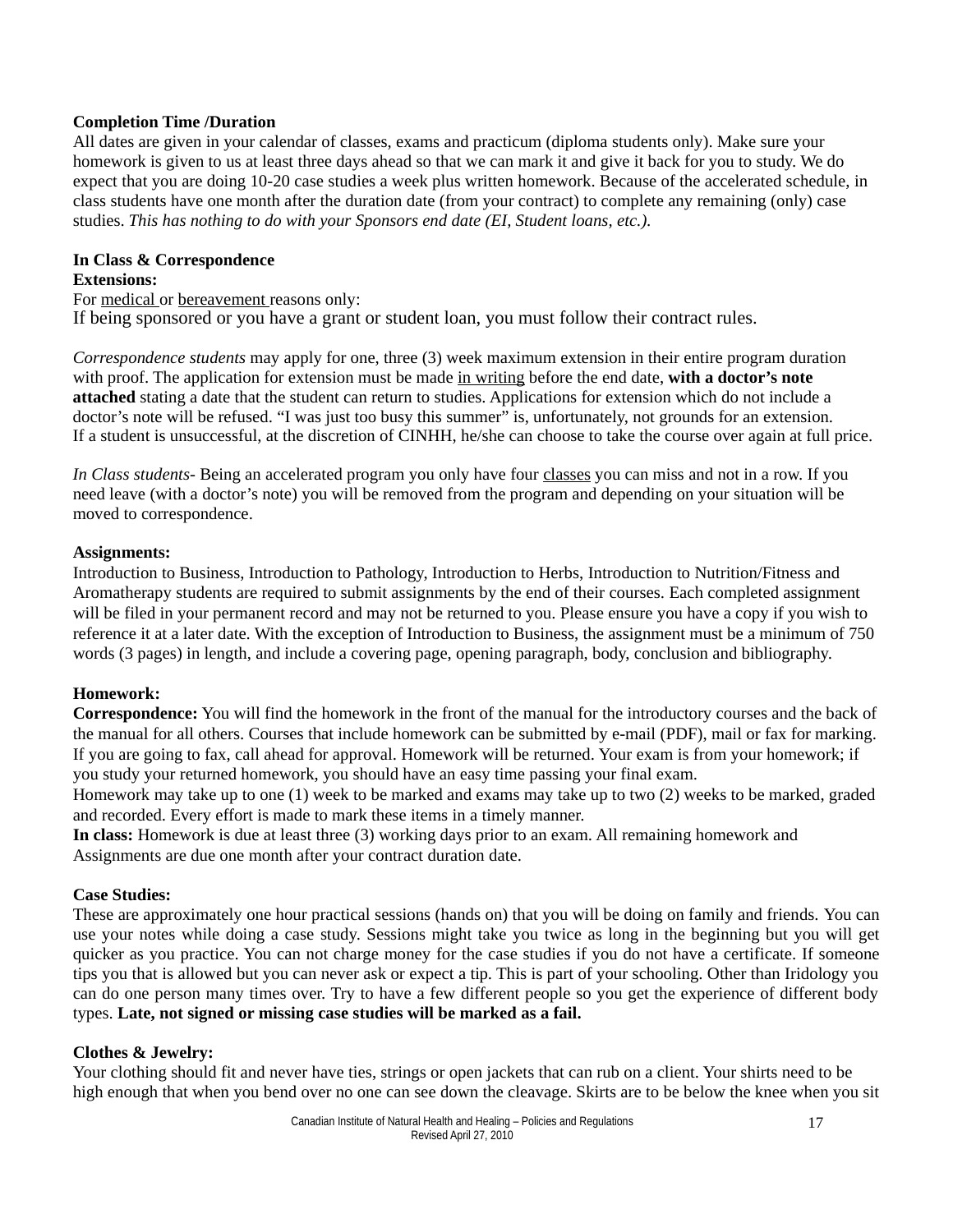and never wear jeans or shorts. You should look professional! If you like you can buy a smock and wear it. Most Estheticians wear white but most Day Spas are all black or black pants and white top.

**No** hand or arm jewelry should ever be worn while doing any practical sessions. Also check your necklaces that they are not long enough to touch a client. Or that any of your body other than your hands or arms ever touch a client (too distracting when a client is in a relaxed state).

**Classroom Behaviour:** *In class students:* All count towards your end grade. The school is run also like a business. A student is like an employee. Expectations are the same.

Late: Showing up to class. Students will not be permitted into class. Not only are you showing that you have poor

time management but also you are interrupting and taking up many other students' time that they paid good money for.

**Cell phones:** Are not permitted in the classroom. Leave in your car or at home. The health and spa industry need

the silence.

**Laundry:** Students that do not bring proper sheets and towels will not be allowed to participate and will lose

marks on their professionalism.

**Clean-up:** All students must clean up after themselves. This industry needs to follow Health Canada rules and

will lose marks on professionalism.

Participating: All students must participate (give and receive) in all modalities they are taking. If you have a doctor's note to say otherwise, you will need to sit and watch or we have the right to change you to correspondence.

### **Exams:All exams, practical and written, are closed book.**

**IMPORTANT** -You must order your exam to be sent to your proctor at <u>least two weeks in advance</u>.

*Written exams* are part of many courses and the student is responsible to find his/her own proctor to administer the exam. A proctor may be a Librarian, teacher, principal, lawyer, notary public, physician, minister or priest. Many students contact their local librarians to proctor their written exams. Some libraries charge a fee, others do not. Your written exam will be mailed to your proctor in a sealed envelope. You are responsible for making your own appointment; showing up for the exam on time and have money for the postage for the return envelope (it is in the exam package). Please e-mail us the proctor's name and address. If you do not receive an e-mail stating we have received your info please call us. 1-866-763-2418

# **The minimum passing grade on any exam is 80%.**

If you must rewrite a written exam or retake a practical exam, you have up to **two weeks** to do so.

There is a charge of \$20.00 for the first rewrite, \$50.00 for the second.

You will receive no more than an 80% mark, which is our minimum passing grade.

If three exams/courses (same/separate course(s) in one program) are failed, the student will be expelled from the program or course in which he/she is registered.

*Practical exams* are part of many courses. Must be sent in, before or no later than, the duration end date. Make sure it you are professional: no interruptions- people, children, pets, telephones, etc.

The student is responsible for providing his/her own Video Camera and Video Cassette tape.

# **Please ensure that the video has a good view of everything you are doing in your treatment. WE NEED TO SEE WHAT YOU ARE DOING AT ALL TIMES!**